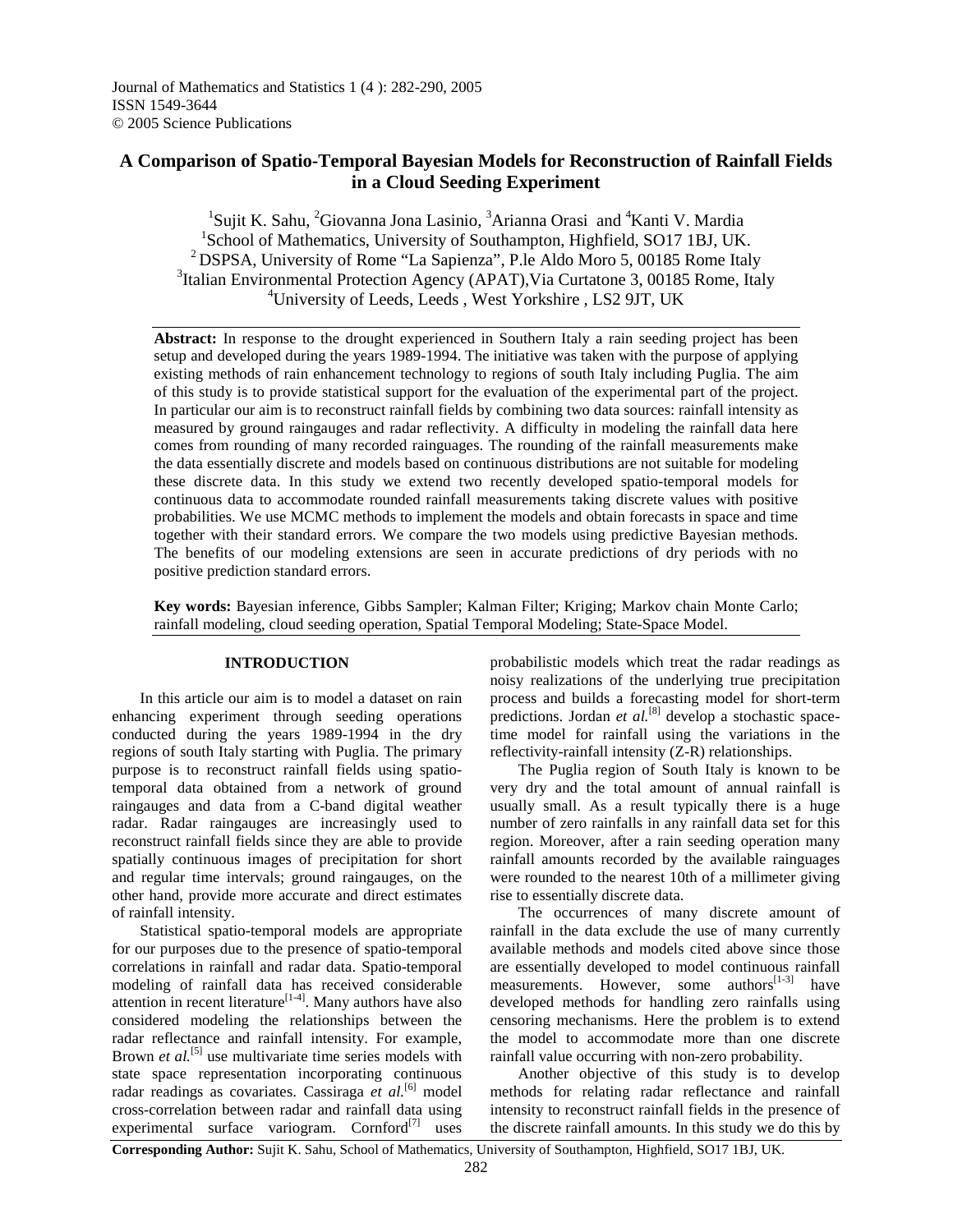explicitly regressing rainfall data on the radar measurements in a spatio-temporal model. We believe that this method is novel for data obtained from a rain seeding experiment conducted in a very dry region such as southern Italy.

 We consider two recently developed hierarchical Bayesian modeling approaches. The first approach is a separable and stationary Gaussian spatio-temporal model developed by Sahu *et al.*<sup>[9]</sup> for monitoring some air pollution levels. The second approach is a hierarchical space-time Bayesian Kriged-Kalman filtering (BKKF) model. The spatial prediction surface of the BKKF model is built using the well known method of kriging for optimum spatial prediction and the temporal effects are analyzed using the models underlying the Kalman filtering method.

 We extend both the models to accommodate rounded rainfall measurements taking discrete values with positive probabilities. The full Bayesian models are implemented using MCMC techniques which enable us to obtain the optimal Bayesian forecasts in time and space. We compare the two modeling approaches using the mean-square error of predictions and some formal Bayesian model selection criteria.

**The dataset:** Our data come from the rain enhancement project carried on in the South of Italy (Fig. 1) during the period 1989-1994. This is a very dry region and the total amount of annual rainfall is usually very small (approximately 80 millimeter on the average per year during the study period). We consider a rainfall seeding operation conducted at 5:00AM on April 11, 1992 when 44 out of total 80 ground raingauges recorded amount of rainfall in 10 minutes interval; in addition data from a C-band digital weather radar, scanning the whole area every five minutes, are available.



Fig. 1: Operational raingauges in south Italy

 In this study we consider the data recorded every ten minutes from 5:10AM in the morning until 9:30AM. A subsequent seeding operation was performed at 9:30AM and we do not include the data recorded after 9:30AM on that day since our aim is to devise methodology for evaluating a single seeding

operation. Data were available for many other seeding operations performed on other days. However, our previous investigation $\begin{bmatrix} 10,11 \end{bmatrix}$  in modeling those data have found a number of insurmountable problems in modeling the full data set, for example, (a) there was a large number of missing values due to many malfunctioning automatic rainguages (in some cases there were only 10 rainguages working properly); (b) there were extreme variability in meteorological conditions affecting the amounts of rainfall during different seeding operations.

 On April 11, 1992 there were *N*=44 working rainguages in the study region. Let  $s_i$ ,  $i=1,...,N$  denote the UTM x and y-coordinate of the locations. Out of these 44 sites we choose to set aside data from six sites for validation purposes. The validation sites were chosen judiciously so that those covered the entire study region. Thus we model data from the remaining 38 sites which will be denoted by  $s_1, \ldots, s_n$  where  $n=38$ . The 44 locations together with a predictive grid of 2710 locations are shown in Fig. 2. We aim to perform spatial predictions in the grid.



Fig. 2: A predictive grid of 2710 locations together with the 38 modeling sites (rainguages) in red color and the 6 validation sites (rainguages) in orange color

 Each site had temporal rainguage data observed at every 10 minutes and there are *T*=27 observations at each site covering the time period from 10 minutes past 5 AM to 30 minutes past 9 AM. There are no missing data and the 27 observations at each site are equally spaced in time. Let  $z(\mathbf{s}_i, t)$  denote the observed log amount of rainfall (in millimeter) at site  $s_i$  and at time  $t$ , where  $i=1,...,n$  and  $t=1,...,T$ . Thus we have 1026 (=38x27) log rainfall measurements for modeling purposes. We denote the validation data by  $z(\mathbf{s}_i, t)$ , *i*=*n*+1,...,*N*, *t*=1,...,*T* where *N*=44 and *T*=27. Thus we have 162 (6x27) validation data points.

 Together with the rainfall we have data from a Cband digital weather radar, scanning the whole area every five minutes. We shall model log rainfall data using log of the radar measurements as a covariate because there exist a well known linear relationship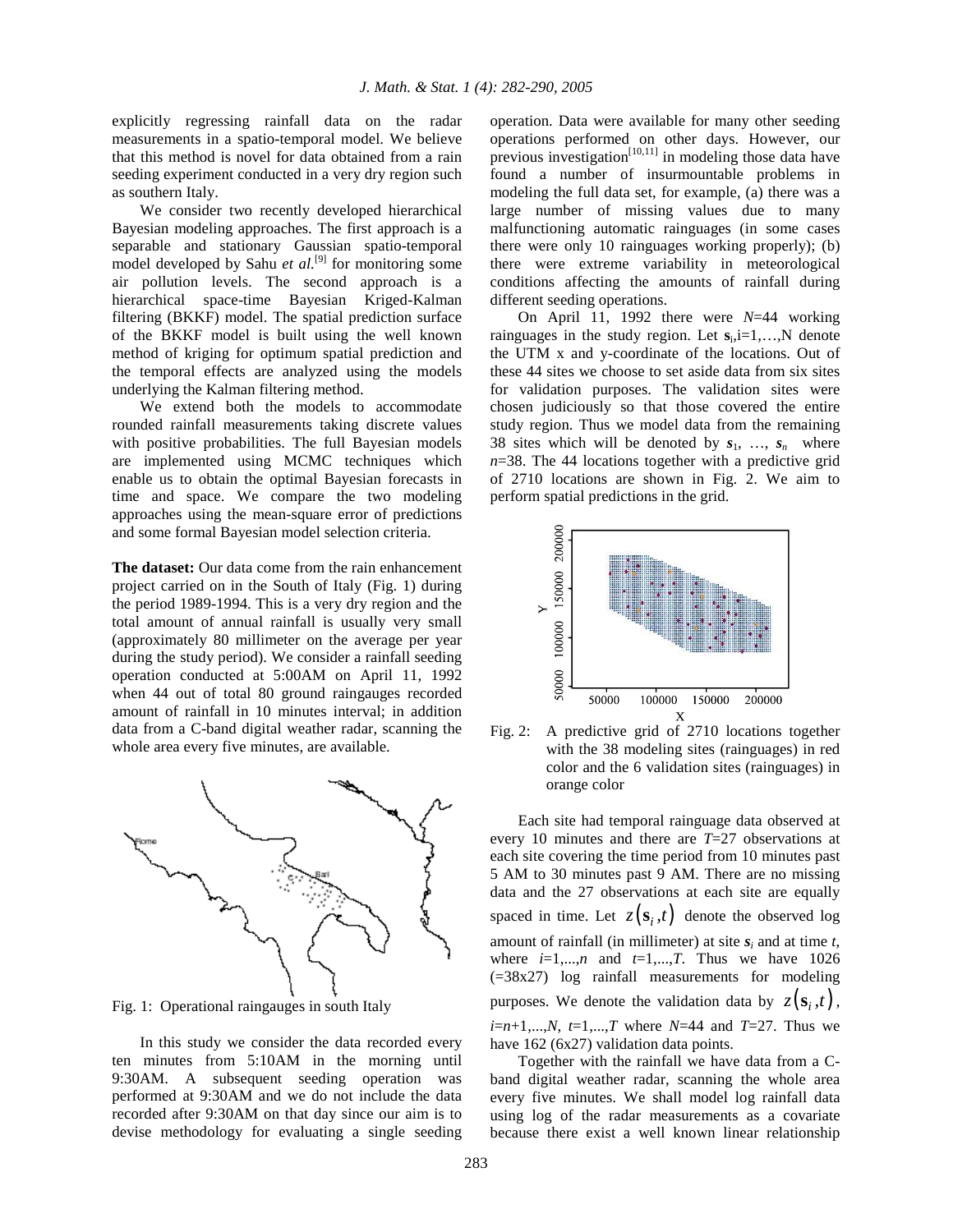between them. Let  $r(s_i, t)$  denote the log of the radar measurements at site  $s_i$  and at time  $t$ . Radar reflectivity is expressed in units of dBZ. This is a measure of the power scattered back to the radar by precipitation particles in the atmosphere. The power is a function of the distribution of raindrops size given by  $Z(dBZ) = 10\log_{10}(\sum$  $D^6$ where the summation of the drop diameters (*D*) takes place over the volume of space sampled by the radar.

**Exploratory analysis:** Although the amount of rainfall variable is a continuous random variable, the readings from the rainguages were rounded to the nearest 10th of one millimeter. Moreover, the zero rainfalls were already replaced by 0.02 for obvious benefits in working with the log-scale. Table 1 provides the frequencies of the amount of rainfall. Due to this discreteness in the observations we shall use a censoring mechanism when modeling these data as continuous observations.

Table 1: Frequency table of rainfall measurements in millimeter

| Amount of rainfall | Frequency |
|--------------------|-----------|
| 0.02               | 90        |
| 0.1                | 136       |
| 0.2                | 117       |
| 0.3                | 174       |
| 0.4                | 136       |
| 0.5                | 54        |
| 0.6                | 78        |
| 0.7                | 54        |
| 0.8                | 42        |
| 0.9                | 37        |
| 1                  | 42        |
| >1                 | 66        |
| Total              | 1026      |

 There exist a well known linear relationship between logarithm of radar data and the logarithm of the actual amount of rainfall known as the Marshal and Palmer law<sup>[12]</sup>. We visualize the relationship in Fig. 3 where we have plotted the mean log rainfall for each distinct value of log-radar values. An approximate, though rather weak, linear relationship is seen in the graph.

 In Fig. 4 we provide the mean amount of rainfall (over 27 measurements) in each of the 44 sites. There is no evidence of spatial trend for the site means. In fact we shall illustrate with the exponential covariance function for simplicity.

 The site means show evidence of spatial variation. We investigate this using an empirical variogram of the data. We first obtain the residuals after fitting a regression line with  $r(s_i,t)$  as one covariate. We also remove any temporal variation and trend present in the residuals by explicit modeling or by creating successive differences. Let  $W(\mathbf{s}_i, t)$  denote the residuals. We suppose that  $W(\mathbf{s}_i, t)$ ,  $t = 1,...,T$  are independent



Fig. 3: Average log rain versus log radar at the 38 modeling sites



Fig. 4: Sites means at the 38 modeling sites (red) and 6 validation sites (orange)



Fig. 5: Variogram cloud and a smoothed variogram of the residuals for the 38 modeling locations using the 27 time points as replications

replications at location  $s_i$ , *i*=1, ..., *n* since we have detrended the data. We now consider the average variogram defined by

$$
\gamma(d_{ij}) = (2T)^{-1} \Sigma_t \, E\{ [W(s_i, t) - W(s_j, t)]^2 \}
$$

where  $d_{ij}$  is the distance between the spatial locations  $s_i$ and  $s_j$ . The quantity  $\chi(d_{ij})$  is estimated by

$$
\hat{\gamma}(d_{ij})=(2T)^{-1}\Sigma_{t} [w(s_i,t)-w(s_j,t)]^{2}.
$$

 The empirical variogram cloud is obtained by plotting  $\hat{\gamma}(d_{ij})$  against  $d_{ij}$  for the  $n(n-1)/2$  possible pairs of locations.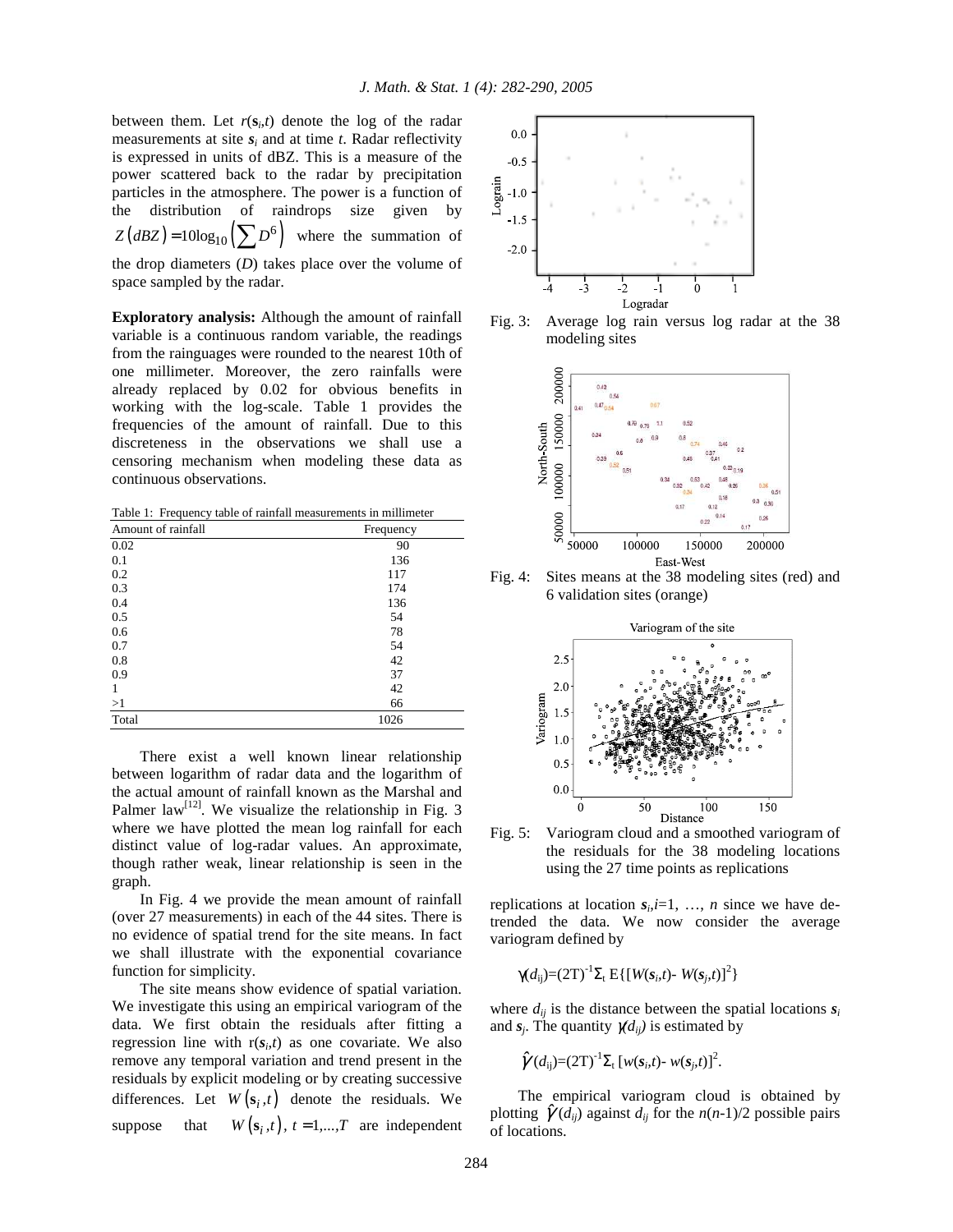In Fig. 5 we provide the variogram cloud and we super-impose a smooth loess curve (as obtained using the S-Plus function loess). This plot justifies our choice of the exponential spatial covariance function.

 All the 44 sites have been classified into two areas called the target and control. The classification comes from the experimental design applied in the rain seeding project. The seeding operation is carried out in the target area, however, rainfall is measured both in the target area and the control area. For the April 11 experiment the target area was Bari and the control area was Canosa, marked as C in Fig. 1.

 In order to investigate the temporal variation in the data set we show the time series plots of data for each of the 38 sites in Fig. 6. The Figure does not show a large amount of temporal variation. Moreover, there is not much difference between the time series plots of the sites in target and control areas; we have performed significance testing using linear models to confirm this conclusion. Thus our modeling approaches earlier will not differentiate between the sites from target and control areas.



Fig. 6: Time series for the 38 modeling locations (lograin)

#### **Spatio-temporal models**

**Latent variables to model discrete data:** As seen in Table 1 the amount of rainfall had been rounded to the nearest 10th of a millimeter. These discrete values occur with non-zero probabilities, but the actual rainfall is a continuous measurement falling between two discrete endpoints. This is a very common problem in modeling rainfall data with zero rainfall<sup>[1,2]</sup>. A common approach is to model the zeros by the values of a latent continuous variable below a threshold value (censoring).

 The problem of discreteness is more severe for the current data as there are many rounded discrete values occurring with non-zero probabilities. Thus we extend the censoring mechanism for latent variable to include multiple discrete values. Let *X*(**s**,*t*) denote a continuous latent variable and let there be *k* particular values of log rainfall  $\lambda_1$ ,  $\lambda_2$ , ...,  $\lambda_k$  which may occur with positive probabilities. Let  $c_1$ ,  $\dots$ ,  $c_k$  be constants such that  $\lambda_i < c_i$ , *i*=1,...,*k*. We suppose that the observed data point at a site **s** at time *t* is given by

$$
Z(s,t) = \begin{cases} \n\lambda_1 & \text{if } X(s,t) < c_1, \\
\lambda_2 & \text{if } c_1 \le X(s,t) < c_2, \\
\vdots & \vdots \\
\lambda_k & \text{if } c_{k-1} \le X(s,t) < c_k, \\
X(s,t) & \text{otherwise.}\n\end{cases}
$$

 In our data set we have *k*=11 and the values of  $\lambda_1, \ldots, \lambda_k$  are the logarithm of the values in the first column of Table 1, i.e.  $\lambda_1 = \log(0.02)$ ,  $\lambda_2 = \log(0.1)$ , ...,  $\lambda_{11} = \log(1)$ . We choose the constants  $c_1$ , ...,  $c_k$  to be the logarithms of the numbers 0.05, 0.15, ..., 1.05 which are the mid-points of the successive intervals formed of the values 0, 0.1, 0.2 and so on. We suppose that the latent random variable *X*(**s**,*t*) for any observed rainfall bigger than 1 millimeter on the original scale is the actual log amount of rainfall. Henceforth, we model the latent variables  $X(s,t)$  rather than the observations  $Z(s,t)$  some of which have been rounded.

#### **A Gaussian spatio-temporal random effect model:** We first assume the following hierarchical model:

 $X(\mathbf{s}_i,t) = \mu(\mathbf{s}_i,t) + v(\mathbf{s}_i,t) + \varepsilon(\mathbf{s}_i,t), i = 1,...,n, t = 1,...,T, (1)$ where  $\mu(\mathbf{s}_i, t)$  is given below,  $\nu(\mathbf{s}_i, t)$  is an independent zero mean spatio-temporal process and the error term  $\varepsilon(s,t)$  is a white noise process assumed to follow  $N(0, \sigma_{\epsilon}^2)$ independently. The function  $\mu(s_i, t)$  is given by

$$
\mu(\mathbf{s}_i, t) = \beta_0 + \beta_1 r(\mathbf{s}_i, t). \tag{2}
$$

As mentioned before, for  $V(S_i, t)$ , we adopt a separable covariance structure<sup>[13]</sup>. That is,

$$
Cov{\gamma(\mathbf{s}_i,t), \gamma(\mathbf{s}_j,t')} = \sigma_v^2 \rho_s(\mathbf{s}_i - \mathbf{s}_j; \phi_s) \rho_l(t - t'; \phi_v). \tag{3}
$$

In addition, the  $\rho$ 's are taken to be exponential correlation functions, i.e.,  $\rho(d, \phi) = \exp(-\phi \cdot d)$ , as we have decided to assume previously. We define  $\Sigma_s$ and  $\Sigma_t$  to be square matrices of order *n* and *T*, respectively with elements  $\rho_s(s_i - s_j, \phi_s)$  and  $\rho_t(t - t', \phi_t)$ .

The prior distributions for  $\sigma_{\varepsilon}^2$  and  $\sigma_{\nu}^2$  are assumed to be the inverse gamma distribution with parameters *a* and *b*,  $IG(a,b)$  with mean  $b/(a-1)$ . We take  $a=2$  and  $b=1$  to have a proper but diffuse prior distribution with mean 1 and infinite variance. The regression parameters  $β_0$  and  $β_1$  are all given normal prior distributions with mean 0 and variance  $10^4$ .

**A Bayesian Kriged-Kalman model:** We follow Sahu and Mardia<sup>[9]</sup> to construct a BKKF model for the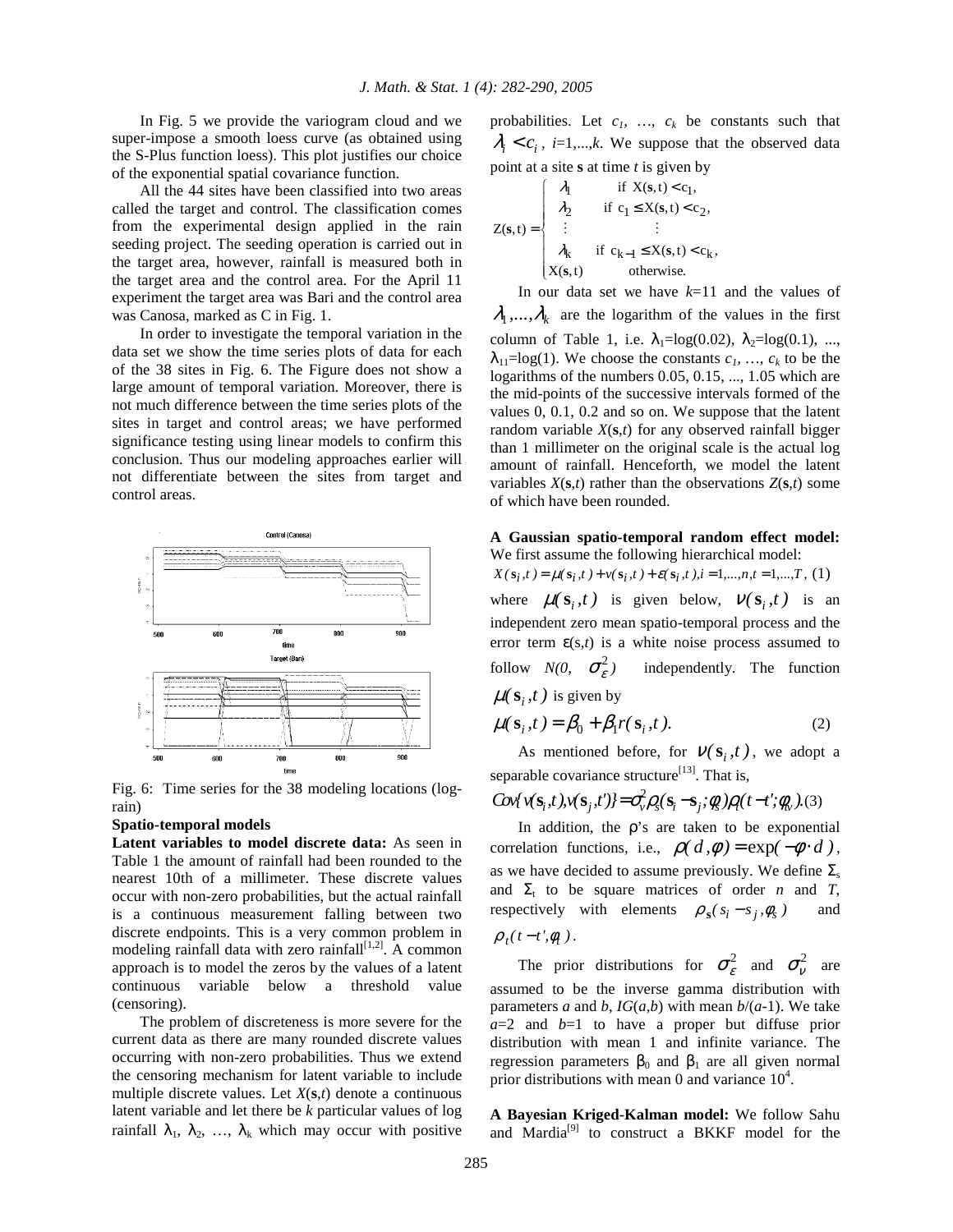rainfall data. In so doing we extend their approach to account for discreteness in the data and also add the radar data as a regressor. Let  $\mathbf{X}_i = (X(s_i, t), \ldots, X(s_i, t))'$ denote the *n*-dimensional latent random vector at time *t*; *t*=1,...,*T*. The first modeling assumption is the hierarchical model:

$$
\mathbf{X}_t = \mathbf{Y}_t + \mathcal{E}_t \tag{4}
$$

where  $Y_t=(Y(s_1,t),\ldots,Y(s_n,t))'$  is an unobserved but scientifically meaningful process (signal) and  $\varepsilon_t$  is a white noise process. Thus we assume that the components of  $\varepsilon_t$  are i.i.d. normal random variables with mean zero and unknown variance  $\sigma_{\varepsilon}^2$ .

The space-time process  $Y_t$  is given by

$$
\mathbf{Y}_t = H\alpha_t + \beta_1 \mathbf{r}_t + \gamma_t \tag{5}
$$

where the matrix *H* of order  $nxp$  is defined below,  $\alpha_t$  is the state vector of dimension *p*,  $\mathbf{r} = (r(\mathbf{s}_1, t), ..., r(\mathbf{s}_n, t))'$  and the error term  $\gamma_t$  is assumed to be zero mean Gaussian with covariance matrix  $\Sigma_{\gamma}$  which has elements

$$
\sigma(\mathbf{s}_i, \mathbf{s}_j) = Cov\Big(\gamma(\mathbf{s}_i, t), \gamma(\mathbf{s}_j, t)\Big) \tag{6}
$$

for *i*,*j*=1,...,*n*. We assume exponential covariance structure, i.e.  $\sigma(\mathbf{s}_i, \mathbf{s}_j) = \sigma_{\gamma}^2 \exp(-\phi \cdot d)$  where *d* is the distance between sites  $s_i$  and  $s_j$ .

The prior distributions for  $\sigma_{\varepsilon}^2$  and  $\sigma_{\gamma}^2$  are assumed to be the inverse gamma distribution with parameters *a* and *b*, *IG*(*a*,*b*). As previously we choose  $a=2$  and  $b=1$  to have a proper but diffuse prior distribution with mean 1 and infinite variance. The regression parameter  $β_1$  is given the flat normal prior distributions with mean 0 and variance  $10^4$ .

The matrix *H* is obtained by using what are known<br>principal kriging functions<sup>[9,13]</sup>. In this as principal kriging functions<sup>[9,13]</sup>. In this implementation we take the fist column of *H* to be the unit vector, 1. The other columns are obtained as follows: We first obtain

$$
\mathbf{B} = \boldsymbol{\Sigma}_{\boldsymbol{\gamma}}^{-1} - \frac{1}{\mathbf{1}'\boldsymbol{\Sigma}_{\boldsymbol{\gamma}}^{-1}\mathbf{1}} \boldsymbol{\Sigma}_{\boldsymbol{\gamma}}^{-1} \mathbf{1} \mathbf{1}' \boldsymbol{\Sigma}_{\boldsymbol{\gamma}}^{-1}.
$$

We now perform the spectral decomposition of *B*,

$$
\mathbf{B} = \mathbf{UEU}^{\prime}, \mathbf{B}\mathbf{u}_{i} = \mathbf{e}_{i}\mathbf{u}_{i},
$$

where  $\mathbf{U}=(\mathbf{u}_1,\ldots,\mathbf{u}_n)$  and  $\mathbf{E}=\text{diag}(\mathbf{e}_1,\ldots,\mathbf{e}_n)$  and we assume without loss of generality that the eigenvalues are in non-decreasing order,  $e_1 = 0 < e_{2+1} \leq \ldots \leq e_n$ . Finally, the matrix *H* is taken as

$$
H = (1, e_2 \Sigma_\gamma u_2, \dots, e_p \Sigma_\gamma u_p). \tag{7}
$$

We assume that  $\alpha_t = \alpha_{t-1} + \eta_t$ , *,* (8)

and  $\eta_t \sim N(\mathbf{0}, \Sigma_\gamma)$ . To complete the modeling

hierarchies we suppose that  $\alpha_0 \sim N(0, C_\alpha I)$  and with a large value of  $C_a$  where **I** is the identity matrix. For  $Q_{\eta} = \sum_{n=1}^{\infty}$  we suppose that it has the Wishart prior distribution,

 $Q_n \sim W_p(2a_n, 2b_n)$ 

Where  $2a_n$  is the assumed prior degrees of freedom  $(\geq p)$  and  $b_n$  is a known positive definite matrix. We say that X has the Wishart distribution  $W_p(m, R)$  if its density is proportional to

$$
/R/^{m/2}/x^{1 \over 2^{(m-p-1)}}e^{-{1 \over 2}tr(Rx)}
$$

if *x* is a *pxp* positive definite matrix<sup>[14]</sup>. (Here tr(*A*) is the trace of a matrix *A*.) To obtain diffuse but proper prior distributions we choose  $a_n=p/2$  and following Sahu and Mardia<sup>[9]</sup> we take  $b_n$  to be the 0.01 times the identity matrix.

**Strategies for model choice:** Many graphical diagnostic methods are used to perform diagnostic checking and model validation<sup>[13]</sup>. Several validation statistics are also available<sup>[15]</sup>. In this article we shall use the following methods for model choice and validation.

**Model choice:** To compare between two different models we shall use the following criterion based on Gelfand and Ghosh<sup>[16]</sup> and Laud and Ibrahim<sup>[17]</sup>.

$$
PMCC = \sum_{i=1}^{n} \sum_{t=1}^{T} \left[ \begin{matrix} Var \Big\{ Z(s_i, t)_{\text{rep}} \Big\} + \\ \Big\{ Z(s_i, t)_{\text{obs}} - E \Big( Z(s_i, t)_{\text{rep}} \Big) \Big\}^2 \end{matrix} \right], (9)
$$

where  $Z(\mathbf{s}_i, t)_{\text{rep}}$  is a future observation corresponding to  $Z(\mathbf{s}_i, t)_{\text{obs}}$ **s** under the assumed model. The first term in *PMCC* is a penalty term for prediction and the second is a goodness-of-fit term (GOF).

**Validation:** Recall that we have set aside the observations  $z(s_i,t)$ ,  $i=n+1,...,N$ ,  $t=1,...,T$  for validation purposes. Let  $z_{\text{orig}}(s_i, t)$  and  $\hat{z}_{\text{orig}}(s_i, t)$ denote respectively the predicted and observed amount of rainfall on the original scale corresponding to  $z(\mathbf{s}_i, t)$  for each  $i=n+1,...,N$  and  $t=1,...,T$ , i.e.  $z_{\text{orig}}(s_i, t) = \exp\{z(s_i, t)\}\.$  A simple measure of validation is the *MSE* given by

$$
MSE = \frac{1}{(N - n)T} \sum_{i=n+1}^{N} \sum_{t=1}^{T} \left\{ z_{\text{orig}} \left( s_i, t \right) - \hat{z}_{\text{orig}} \left( s_i, t \right) \right\}^2.
$$
 (10)

 The above validation measure does not take into account the spatial and temporal dependence between the observations. Hence we adopt the validation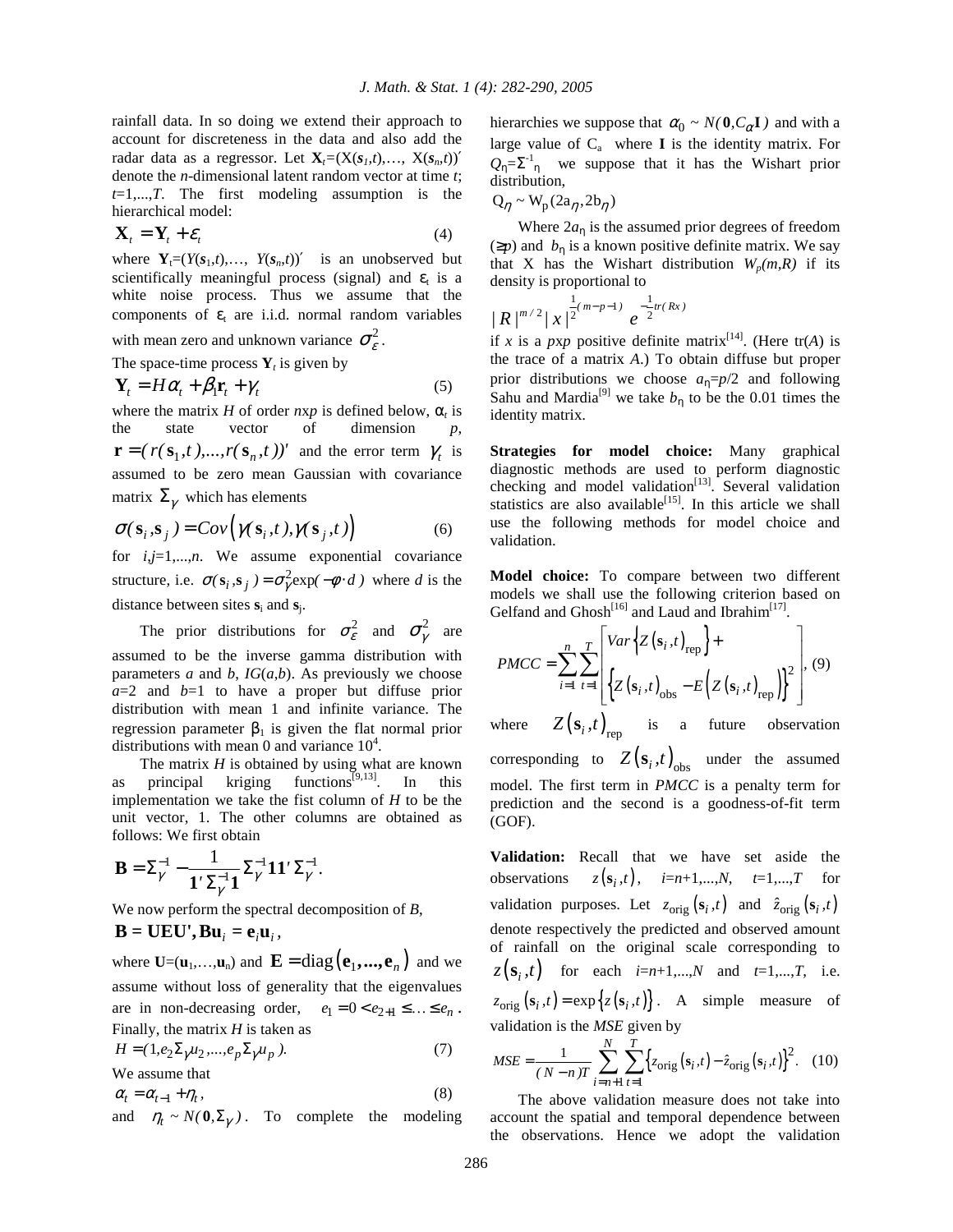criterion developed by Sahu and Mardia<sup>[9]</sup>. Let  $Z_{\text{orig}}$ denote the vector of 162 observations on the original scale for which we seek validation and  $\hat{\mathbf{Z}}_{\text{orig}}$  denote the predictions on the original scale and  $\hat{\Sigma}$  denote the 162 dimensional estimated covariance matrix of  $\hat{\mathbf{Z}}_{\text{orig}}$ . The validation criterion developed by Sahu and Mardia<sup>[9]</sup> is given by:

$$
D^{2} = (\mathbf{Z}_{\text{orig}} - \hat{\mathbf{Z}}_{\text{orig}})^{\prime} \Sigma^{-1} (\mathbf{Z}_{\text{orig}} - \hat{\mathbf{Z}}_{\text{orig}}). \tag{11}
$$

The quantity  $D^2$  will increase if there are large discrepancies between the predictions based on the model,  $\hat{\mathbf{Z}}_{\text{orig}}$  and the observed data,  $\mathbf{Z}_{\text{orig}}$ . The observed value of  $D^2$  can be referred to the theoretical values of the  $c^2$  distribution with 162 degrees of freedom. In our illustration we shall compare using both  $MSE$  and  $D^2$ . Using the MSE we can compare previous results obtained by Orasi and Jona Lasinio<sup>[10]</sup>.

**Prediction details:** Our aim is to predict the amount of rainfall for all locations in a grid of *m*=2710 sites at any given time point  $t=1,...,T$ . The radar values (covariate) for these locations are available. Moreover, we need the prediction details to carry out the cross-validation for the six sites for which we have set aside data. Here, we provide the prediction details for a location *s*' at a time point *t*' for the two modeling approaches presented earlier.

 The MCMC methods are first implemented for sampling from the posterior distributions. Subsequently, the predictive distributions are sampled by composition. The draws from the posterior enable draws from the predictive distribution of *X*(**s**',*t*'). This predictive distribution is model dependent and the details for obtaining draws from it are given below.

 The sampled values from the predictive distribution of  $X(s',t')$  are then used to construct the predictive distribution of  $Z(s',t')$ . To implement this step we simply invert the censoring relationship given earlier, i.e. we choose the appropriate value of  $Z(s',t')$  by seeing the position of  $X(s',t')$  in the set of ordered values  $c_1 < c_2 < \cdots < c_k$ . Finally, to obtain the predictions on the original scale, we simply work with the exponential of the predictive realizations *Z*(**s**',*t*').

**Predictive distribution for the Gaussian random effects model:** Using (1) and (2), for a new location **s**' at time  $t'$ ,  $X(\mathbf{s}' , t')$  is conditionally independent of **z** given  $v(s',t')$ , with its distribution given by

$$
X(\mathbf{s}',t') \sim N\Big(\mu(\mathbf{s}',t') + \nu(\mathbf{s}',t'),\sigma_{\varepsilon}^2\Big). \tag{12}
$$

The posterior predictive distribution of  $X(\mathbf{s}',t')$  is obtained by integrating over the unknown parameters in (12) with respect to the joint posterior distribution. MCMC samples from the posterior distribution enable us to perform the integration.

Note that in (12) we require a new  $v(\mathbf{s}',t')$ 

conditional on the posterior samples at the observed locations  $s_1, \ldots, s_n$  and at the time points  $t_1, \ldots, t_T$ . Let **V** denote the vector of  $v(s, t)$  in *n* locations and T time points and ⊗denote the Kronecker product. For this we have:

$$
\begin{pmatrix}\nv(s',t')\nv(0',t')\n\end{pmatrix} \sim N \begin{bmatrix}\n0 \\
0\n\end{bmatrix}, \sigma_v^2 \bullet\n\begin{bmatrix}\n1 & \Sigma_s(s-s') \otimes \Sigma_t(t-t')\n\end{bmatrix}
$$
\n
$$
\begin{bmatrix}\n2.5 \\
2.0 \\
2.0 \\
\frac{5}{2} & 1.5 \\
\frac{2.10}{2} & 1.0 \\
0.5 & 1.0\n\end{bmatrix} \cdot \begin{bmatrix}\n1 & 1 & 1 \\
1 & 1 & 1 \\
1 & 1 & 1 \\
1 & 1 & 1\n\end{bmatrix} \cdot \begin{bmatrix}\n1 & 1 & 1 \\
1 & 1 & 1 \\
1 & 1 & 1 \\
1 & 1 & 1\n\end{bmatrix} \cdot \begin{bmatrix}\n1 & 1 & 1 \\
1 & 1 & 1 \\
1 & 1 & 1 \\
1 & 1 & 1\n\end{bmatrix}
$$
\n
$$
\begin{bmatrix}\n0.5 & 1 & 1 & 1 \\
0 & 5 & 5 & 5 & 5 \\
5 & 5 & 5 & 5 & 5\n\end{bmatrix} \cdot \begin{bmatrix}\n1 & 1 & 1 \\
1 & 1 & 1 \\
1 & 1 & 1 \\
1 & 1 & 1\n\end{bmatrix} \cdot \begin{bmatrix}\n1 & 1 & 1 \\
1 & 1 & 1 \\
1 & 1 & 1 \\
1 & 1 & 1\n\end{bmatrix}
$$

Fig. 7: The 90% prediction intervals of rainfall for times 5(5:50AM), 10(6:40AM) and 20(8:20AM) at each of six validation sites. Observed data are plotted as points in the plot

where  $\Sigma_s$  (s - s<sup>'</sup>) is an *n*x1 column vector with the *i*th entry given by  $\sigma(\mathbf{s}_i - \mathbf{s}') = \rho_s(\mathbf{s}_i - \mathbf{s}; \phi_s)$  and  $\Sigma_t$  (**t** – *t'*) is a *T*x1 column vector with the *k*th entry given by  $\sigma(t_k - t') = \rho_t(t_k - t'; \phi_t)$ . Hence,

$$
v(\mathbf{s}';t')/\mathbf{V} \sim N \left( \sum_{j=1}^{n} \sum_{k=1}^{T} B_{jk}(\mathbf{s}';t') v(\mathbf{s}_j,t_k), \sigma_v^2 C(\mathbf{s}';t') \right) \quad (13)
$$

where

$$
B_{jk}(\mathbf{s}',t') = \sum_{i=1}^{n} \sum_{l=1}^{T} \sigma(\mathbf{s}_i - \mathbf{s}') \sigma(t_l - t') (\Sigma_s^{-1} )_{ij} (\Sigma_t^{-1} )_{lk} \tag{14}
$$

and

$$
C(s^{\prime},t^{\prime})=1-\sum_{i=1}^{n}\sum_{j=1}^{n}\sum_{l=1}^{T}\sum_{k=l}^{T}\sigma(s-s^{\prime})\sigma(t-t^{\prime})\left(\Sigma_{s}^{-1}\right)_{ij}\left(\Sigma_{t}^{-1}\right)_{lk}\sigma(s-s^{\prime})\sigma(t-t^{\prime}).
$$
\n(15)

 The conditional mean and variance are very computationally expensive to calculate due to the dimensionality of **V** and the very large number of sites s' for which we require predictions. However, by fixing the decay parameters  $\phi$ , the quantities  $B_{ik}(\mathbf{s}',t')$  and  $C(s',t')$  given in (14) and (15) need only be calculated once; no updating is required in the MCMC.

**Predictive distribution for the BKKF model:** We use the models (4) and (5) to predict at location **s**' and at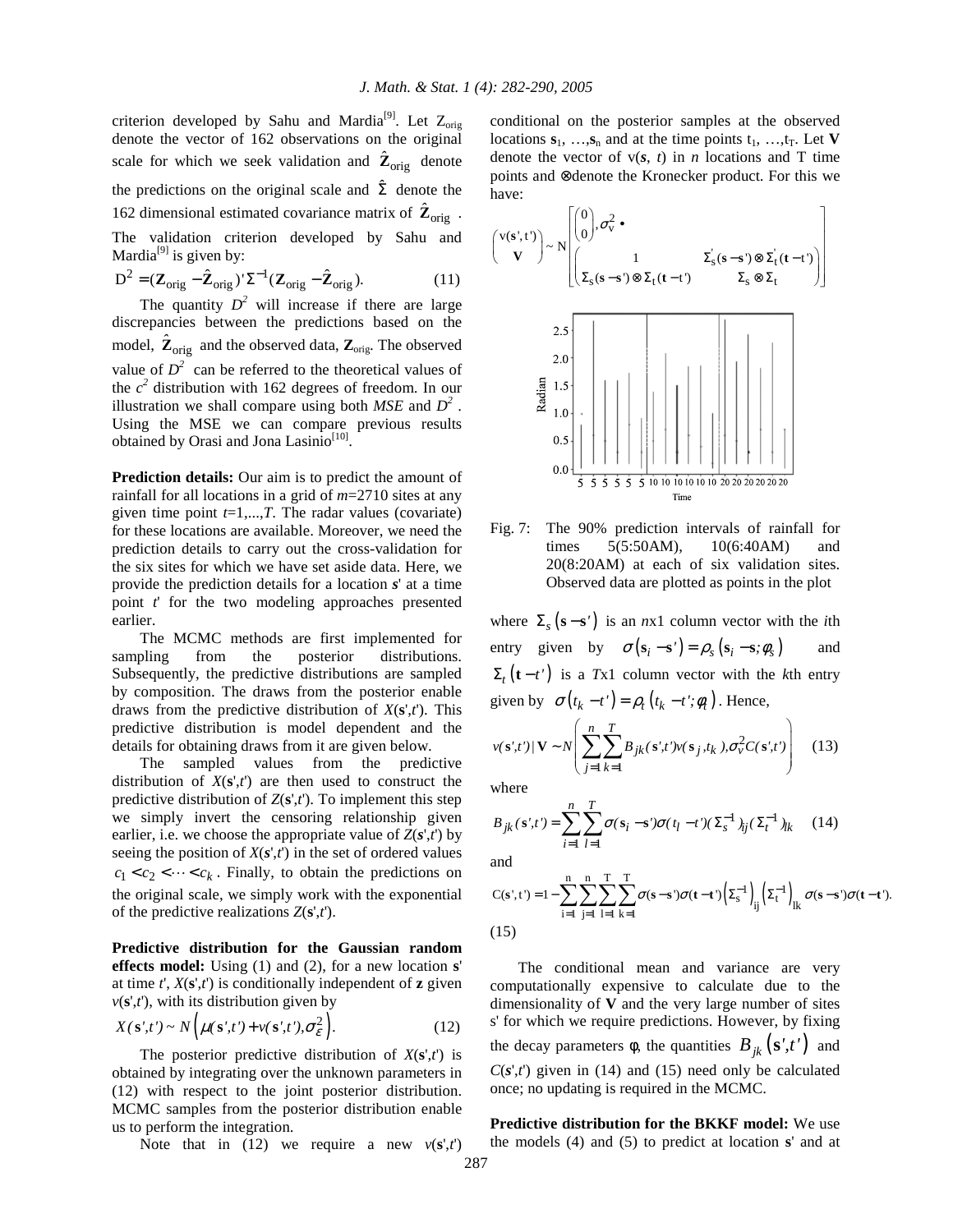time *t*. We first obtain the spatial covariance matrix  $\Sigma^*_{\gamma}$ of order  $n+1$  using the assumed covariogram (6). That is,



Fig. 8: Trace plot of parameters for the adopted model

Let us partition the matrix  $H^*$  as follows:

$$
H^* = \begin{pmatrix} H_1^* \\ H_2^* \end{pmatrix}
$$

where  $H_1^*$  is  $nxp$  and  $H_2^*$  is 1xp. We now have that

$$
\begin{pmatrix} \mathbf{Y}_t \\ Y(\mathbf{s}',t) \end{pmatrix} \sim N \big( H^* \alpha_t + \beta_1 (\mathbf{r}_t', r(\mathbf{s}',t))', \Sigma^*_{\gamma} \big).
$$

using the model assumption (5). From this multivariate normal distribution we obtain that

$$
Y(s',t) | \theta \sim N \begin{pmatrix} H_2^* \alpha_t + \beta_1 r(s',t) + \Sigma_{12}(s') \Sigma_{\gamma}^{-1} \\ (Y_t - H_1^* \alpha_t - \beta_1 r(s',t'), \\ \sigma_{\gamma}^2 - \Sigma_{12}(s') \Sigma_{\gamma}^{-1} \Sigma_{12}(s') \end{pmatrix}
$$
 (16)

using standard methods. Now using the model assumption (4) we have that

$$
X(\mathbf{s}',t)/\theta \sim N(Y(\mathbf{s}',t),\sigma_{\varepsilon}^2),\tag{17}
$$

where  $Y(s',t)$  follows (16) conditionally on  $\theta$ . The draws from the posterior distribution of θ enable draws from *Y*(s', *t*)|  $\theta$  as given in (16). Given these and the corresponding draw from the posterior distribution of  $\sigma_{\varepsilon}^2$  we obtain samples from the predictive distribution where  $\Sigma_{12}(\mathbf{s}')$  is the *n*-dimensional vector with elements  $\sigma(\mathbf{s}_i, \mathbf{s}')$ , *i*=1,...,*n*. Based on the *n*+1 spatial locations  $s_1, s_2, \ldots, s_n$  and **s**' we derive the  $(n+1)xy$ matrix *H*<sup>\*</sup> using (7) where we replace  $\Sigma_{\gamma}$  by  $\Sigma_{\gamma}^{*}$ .



of  $X(\mathbf{s}',t)$  as given in (17).

**Analysis** 

**Model choice and validation:** The spatio-temporal models described earlier require suitable choices of the smoothing parameters φ. We adopt the validation MSE criterion (10) to choose these parameters. We calculate the MSE for all models corresponding to a grid of smoothing parameters and then choose the parameter value for which we have the minimum MSE. For the random effect model described earlier we require two smoothing parameter values: one for the spatial and the other for temporal correlation. Using a two-dimensional grid-search we obtain the optimal  $\phi$  values 0.05 and 1 for the spatial and temporal processes. For the Kriged-Kalman model described earlier we also obtain the optimal φ to be 0.05. We have also compared several other model fitting statistics and validation criteria, e.g. the  $D^2$  criterion (11) for different values of the smoothing parameters near these optimal values. Those also pointed to the same optimal values and were not very sensitive to changes around those optimal values.

 We use the predictive model choice criterion (9) to choose between the random effect model and the Kriged-Kalman model. Table 2 lists the values of model choice criterion for different models. According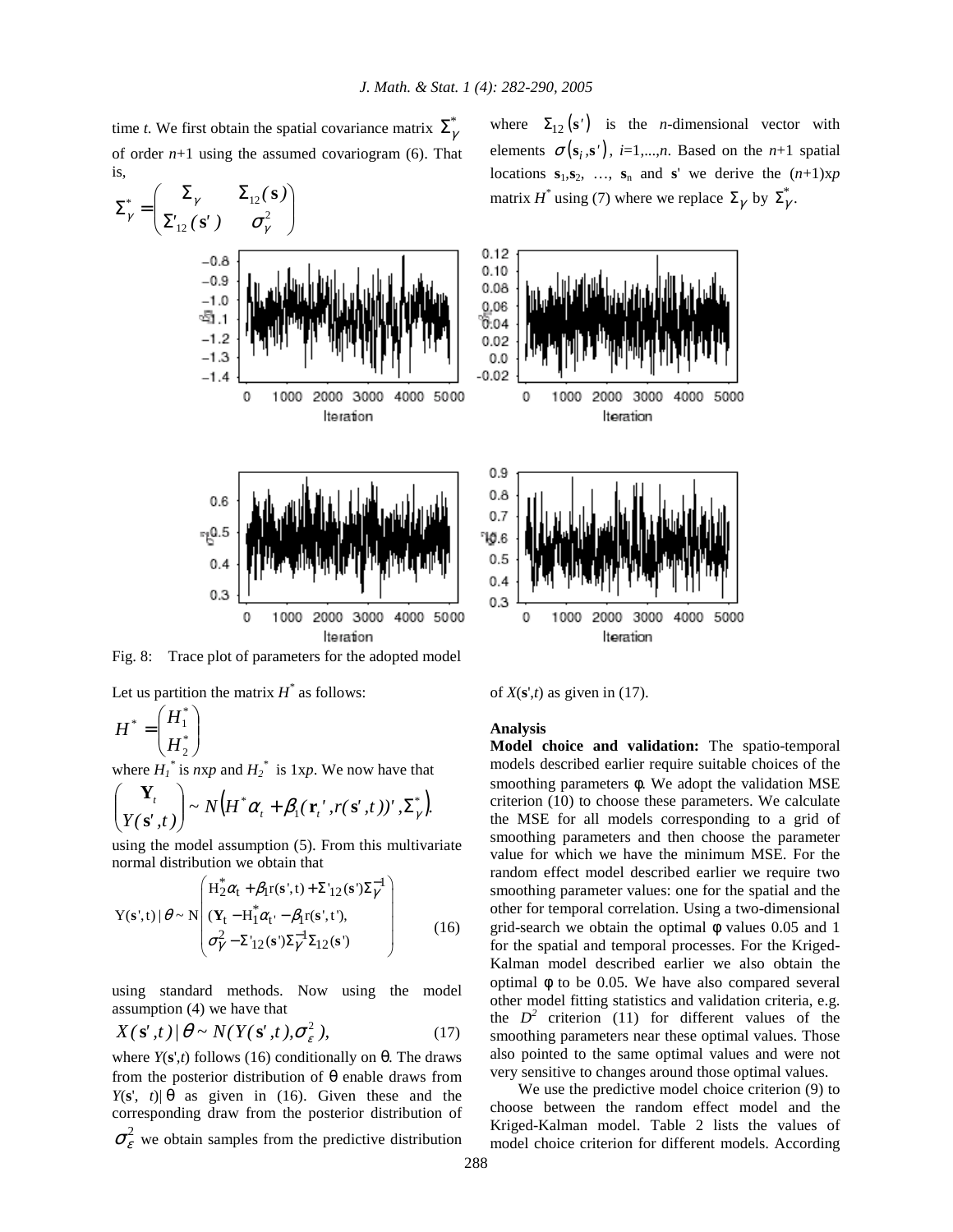to the PMCC the random effect models are seen to be better than the BKKF models. Moreover, the censoring mechanism detailed previously is seen to be worthwhile since the random effect model (1) with this is better than the model without the censoring mechanism implemented. The random effect model is also better than the simple fixed effect model without the spatiotemporal process. Thus our best model is the Gaussian spatio-temporal random effect model with the latent variables to handle discrete data. We have checked the residual plots (not shown) for this model for all the 38 modeling sites. The plots do not show any recognizable pattern and the model seem to be adequate for the data.

 We now return to the validation data for six sites which we have set-side. We consider validation at three time points 5:50AM, 6:40AM and 8:20AM. The 90% prediction intervals are plotted in Fig. 7. Only one out of 18 observation falls outside its prediction interval. As a result we conclude that the model has performed well in re-constructing the rainfall fields. For the remainder of this study we shall use this model for analysis.

Table 2: PMCC values for different models; Penalty is the first term in (9) and GOF is the second term

| Model                        | Penalty | GOF    | <b>PMCC</b> |
|------------------------------|---------|--------|-------------|
| Random effect (censored)     | 751.5   | 420.1  | 1171.6      |
| Random effect (not censored) | 903.5   | 435.8  | 1339.3      |
| Fixed effect                 | 1095.7  | 1225.6 | 2321.3      |
| BKKF $(p=5)$ (censored)      | 986.0   | 1036.2 | 2022.2      |
| BKKF $(p=5)$ (not censored)  | 1141.5  | 1032.1 | 2173.6      |
| BKKF $(p=15)$ (censored)     | 951.1   | 960.1  | 1911.2      |
| BKKF $(p=15)$ (not censored) | 1096.1  | 954.9  | 2051.0      |

**Parameter estimates:** The MCMC trace plots of parameters of the adopted Gaussian random effects model is given in Fig. 8. The MCMC algorithm converges rapidly and mixes well.

 Table 3 provides the parameter estimates for the adopted random effect model. The regression coefficient  $\beta_1$  for the radar measurements is seen to be significant and positive as expected. Furthermore, the estimated values of  $\beta_0$  and  $\beta_1$  are consistent with the approximate linear relationship we have seen in the scatter plot given in Fig. 3. The random effect variance,  $\sigma_{v}^{2}$  is slightly larger than the error variance  $\sigma_{\epsilon}^{2}$  which shows that the random effects explain more variation than the pure error.

Table 3: Parameter estimates for the chosen random effect model

| Parameter             | Mean     | sd    | 95% interval       |
|-----------------------|----------|-------|--------------------|
| $\beta_0$             | $-1.080$ | 0.088 | $(-1.249, -0.912)$ |
| $\beta_1$             | 0.044    | 0.020 | (0.004, 0.085)     |
| $\sigma_{\epsilon}^2$ | 0.485    | 0.059 | (0.373, 0.602)     |
| $\sigma_{v}$          | 0.537    | 0.093 | (0.365, 0.731)     |

**Predictions: Reconstructing the rainfall fields:** We use the prediction details discussed to reconstruct the rainfall fields at different time points. We obtain the rainfall maps at time 5, 10 and 20 for illustration in Fig. 9-11. These time points correspond to 5:50AM, 6:40AM and 8:20AM respectively. From these figures we see precipitation moving from the south-west to the north-east. The south-east part of the region has remained consistently dry. The standard deviations of the predictions increases with the predicted amount of rainfall, although they are smaller near the observation sites. For the dry regions at any time point the standard deviations are approximately zero which implies that accurate predictions are possible. Effective modeling of discrete data using the censoring mechanism developed here has made this possible.

Prediction map at 5:50AM sd of predictions map at 5:50AM



Fig. 9: Predictions and their standard errors at 5:50AM



Fig. 10: Predictions and their standard errors at 6:40AM



Fig. 11: Predictions and their standard errors at 8:20AM

#### **DISCUSSION**

 In this study we have compared two competitive spatio-temporal modeling approaches for rainfall data obtained from a cloud seeding experiment in the regions of south Italy including Puglia. The Gaussian random effect model is seen to perform better than the BKKF model. Each model has, a priori, a good reason to be chosen. The BKKF is a model that naturally extend in a Bayesian space-time setting the geostatistical approach which is usually considered quite sensible when treating rainfall-radar data $^{[6,11,18-20]}$ .